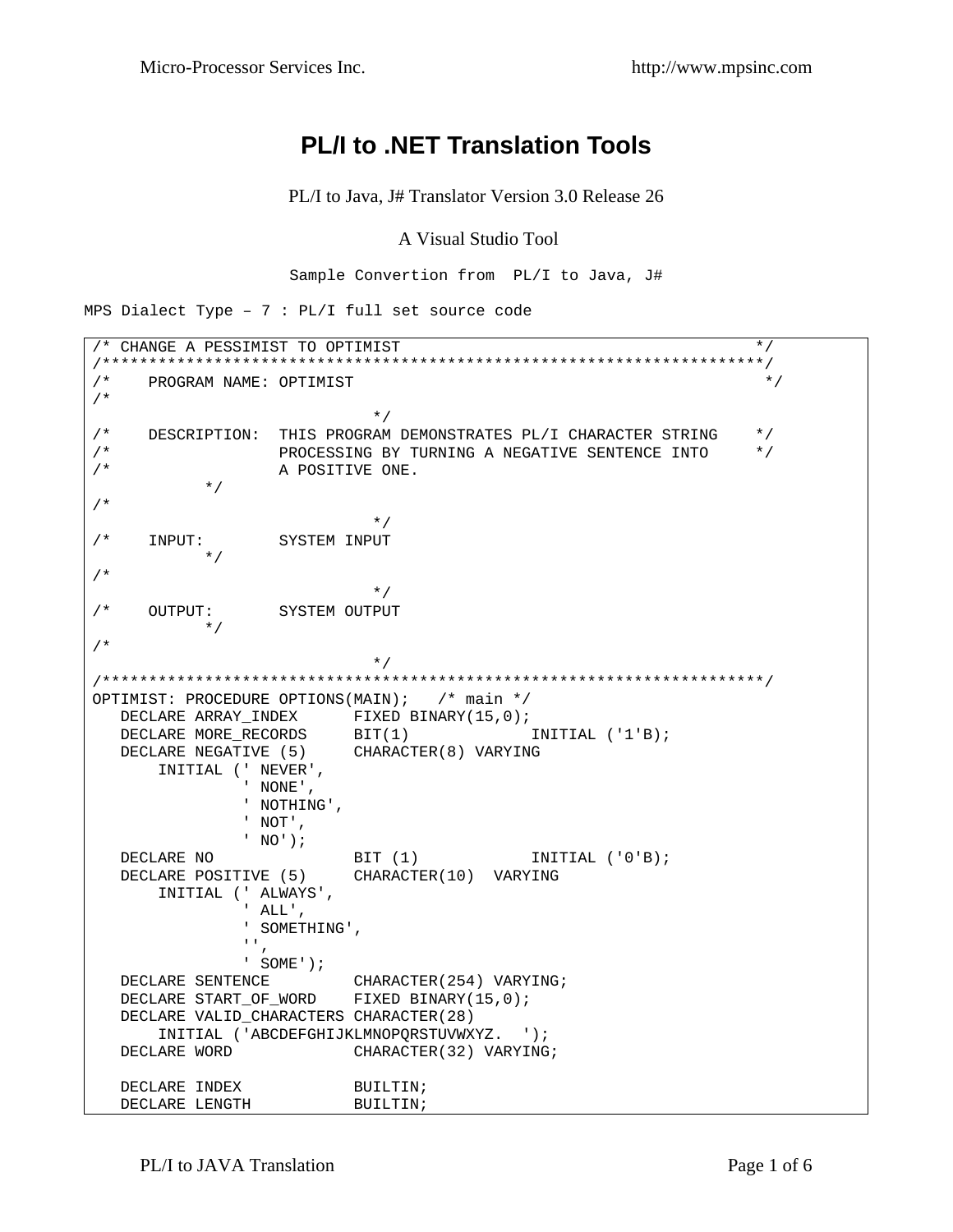Micro-Processor Services Inc. http://www.mpsinc.com

```
DECLARE SUBSTR BUILTIN;
  DECLARE VERIFY BUILTIN;
/***********************************************************************/ 
/* 
\star//* PROGRAM NUCLEUS 
         * /
/* 
\star//***********************************************************************/ 
   ON ENDFILE (SYSIN) 
      MORE_RECORDS = NO; 
   SENTENCE = ' '; 
   DO WHILE (MORE_RECORDS); 
     DO WHILE(SUBSTR(SENTENCE, LENGTH(SENTENCE))^='.');
         GET LIST(WORD); 
         SENTENCE = SENTENCE || ' ' || WORD; 
      END; 
     PUT SKIP(2) LIST ('WHAT''S UP? ' || SENTENCE);
     IF VERIFY(SENTENCE, VALID CHARACTERS) > 0
         THEN PUT SKIP LIST('ACTUALLY, THAT''S AN INTERESTING IDEA.'); 
     ARRAY_INDEX = 1; DO WHILE (ARRAY_INDEX <= 5); 
        START_OF_WORD = INDEX(SENTENCE, NEGATIVE(ARRAY_INDEX));
         IF START_OF_WORD ^= 0 
            THEN SENTENCE = SUBSTR(SENTENCE,1,START_OF_WORD - 1) 
                            || POSITIVE(ARRAY_INDEX) 
                            || SUBSTR(SENTENCE,START_OF_WORD + 
                            LENGTH(NEGATIVE(ARRAY_INDEX))); 
         ARRAY_INDEX = ARRAY_INDEX + 1; 
      END; 
     PUT SKIP LIST ('ACTUALLY, ' || SENTENCE);
      GET LIST (WORD); 
     SENTENCE = ' || WORD;
   END; 
END OPTIMST;
```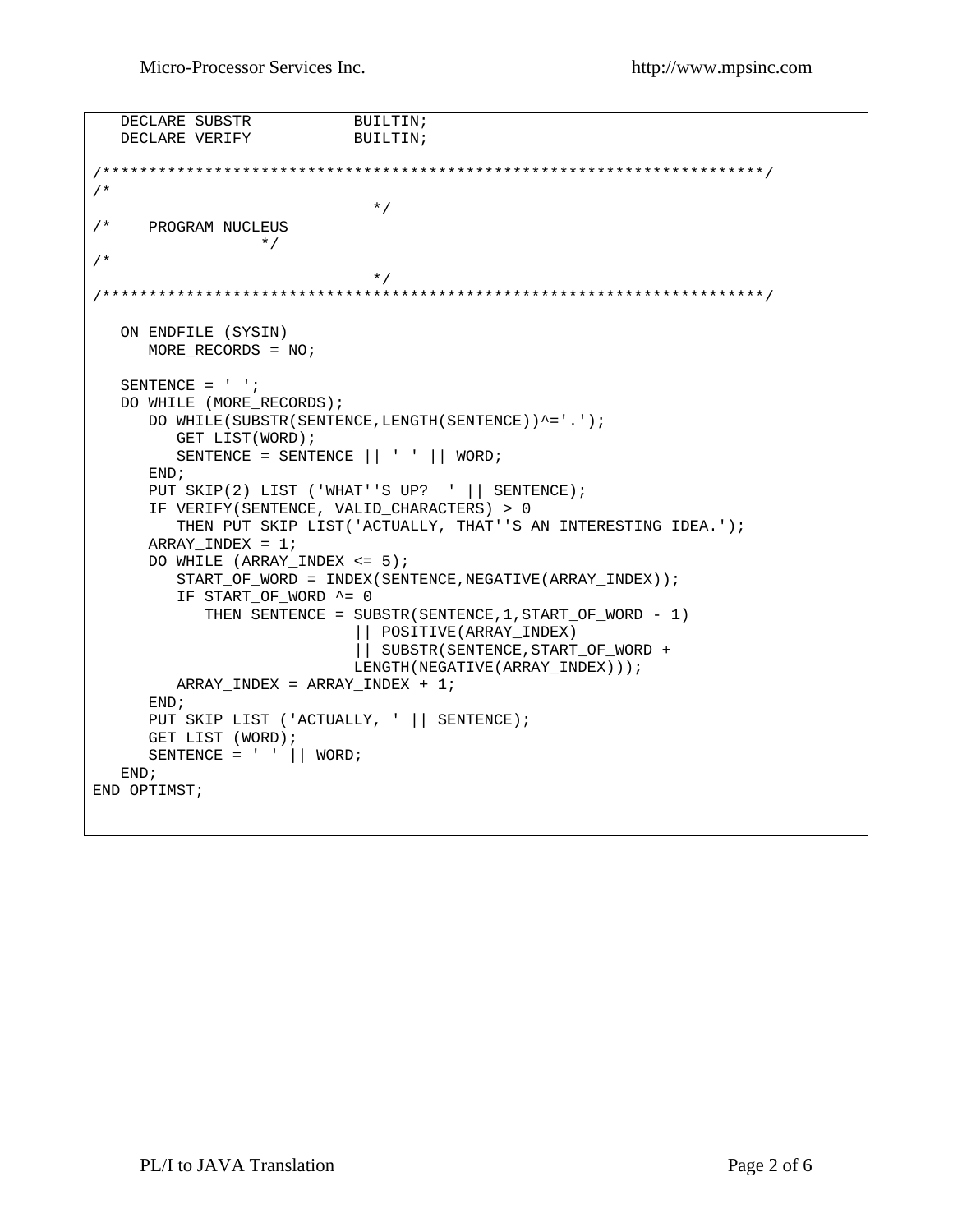PL/I to JAVA Translator Listing File

```
PL1J-7 PL/I TO JAVA TRANSLATOR Version 3.0R26. 
(c) 1990 - 2008 Micro-Processor Services Inc. 
0 1 1 /* CHANGE A PESSIMIST TO OPTIMIST
*/ 
0 0 1 /***********************************************************************/ 
0 0 2 /* PROGRAM NAME: OPTIMIST
*/ 
0 \t 0 \t 3 \t 1* /
0 0 4 /* DESCRIPTION: THIS PROGRAM DEMONSTRATES PL/I CHARACTER STRING */
0 0 5 \frac{1}{2} PROCESSING BY TURNING A NEGATIVE SENTENCE INTO \frac{1}{2} +/
                   A POSITIVE ONE. * /
\star/0 \t 0 \t 7 \t* /
0 0 8 /* INPUT: SYSTEM INPUT
             */
0 \t 0 \t 9 \t /\t ** /
0 0 10 /* OUTPUT: SYSTEM OUTPUT
0 \t 0 \t 11 /*
\star/0 0 12 
/***********************************************************************/ 
0 0 13 OPTIMIST: PROCEDURE OPTIONS(MAIN); /* main */<br>0 1 14 DECLARE ARRAY INDEX FIXED BINARY(15,0);
0 1 14 DECLARE ARRAY_INDEX FIXED BINARY(15,0);
0 1 15 DECLARE MORE_RECORDS BIT(1) INITIAL ('1'B);
0 1 16 DECLARE NEGATIVE (5) CHARACTER(8) VARYING 
0 1 17 INITIAL (' NEVER, 
0 1 18 ' NONE,
0 1 19 ' NOTHING,
0 1 20 ' NOT, 
0 1 21 ' NO);
0 1 22 DECLARE NO BIT (1) INITIAL ('0'B);
0 1 23 DECLARE POSITIVE (5) CHARACTER(10) VARYING 
0 1 24 INITIAL (' ALWAYS, 
0 1 25 ' ALL, 
0 1 26 ' SOMETHING,
\begin{matrix} 0 & 1 & 27 \\ 0 & 1 & 28 \end{matrix} , \qquad \qquad \begin{matrix} \cdot \\ \cdot \\ \cdot \end{matrix} \text{SOME} \text{)} \; ;0 1 28 ' SOME);
0 1 29 DECLARE SENTENCE CHARACTER(254) VARYING;
0 1 30 DECLARE START_OF_WORD FIXED BINARY(15,0);
0 1 31 DECLARE VALID_CHARACTERS CHARACTER(28) 
0 1 32 INITIAL ('ABCDEFGHIJKLMNOPQRSTUVWXYZ. );
0 1 33 DECLARE WORD CHARACTER(32) VARYING;
0 1 34 
0 1 35 DECLARE INDEX BUILTIN;
0 1 36 DECLARE LENGTH BUILTIN;
0 1 37 DECLARE SUBSTR BUILTIN;
0 1 38 DECLARE VERIFY BUILTIN;
0 1 39 
0 1 40 
/***********************************************************************/ 
0 \quad 1 \quad 41 \quad /*
```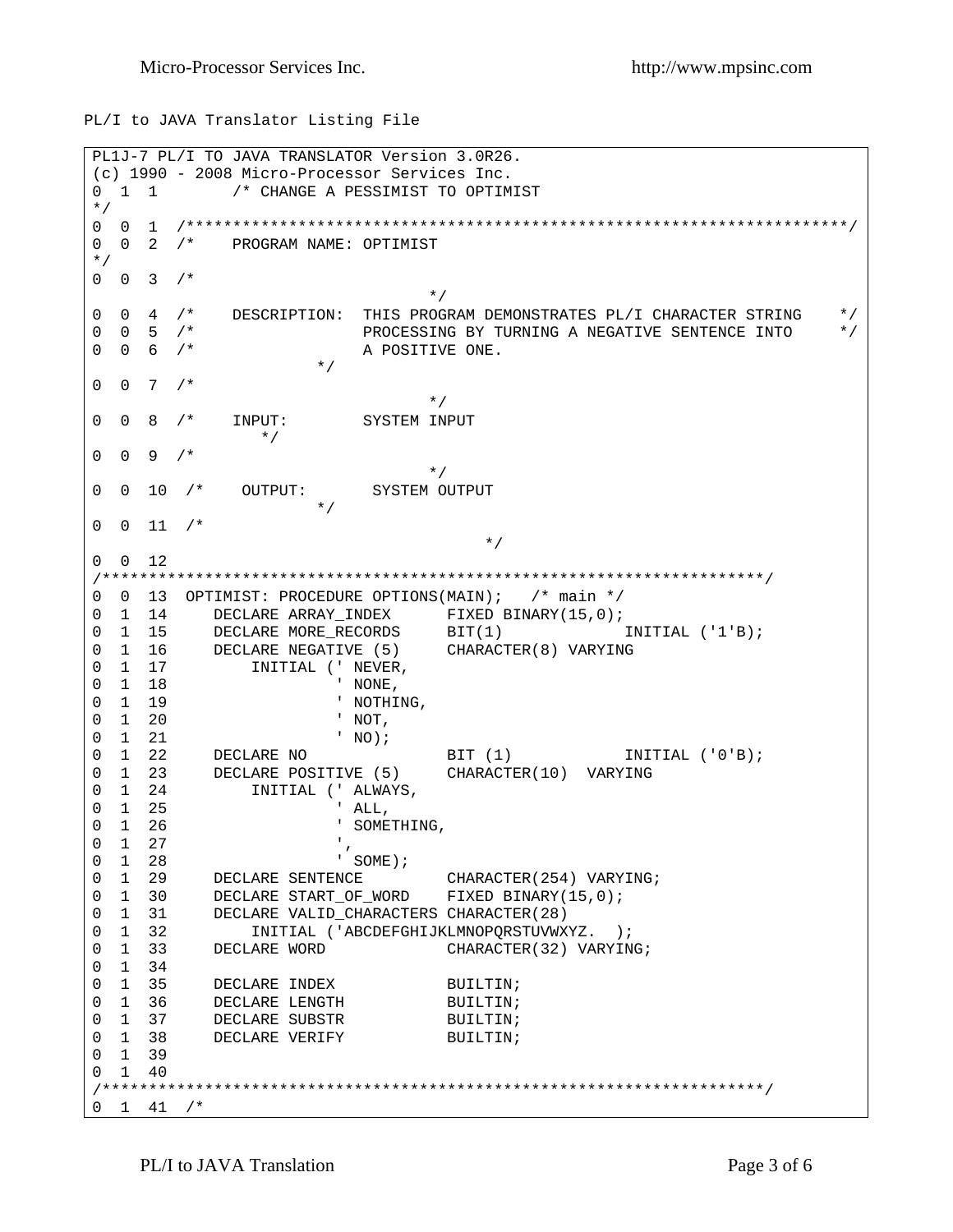```
\star/0 1 42 /* PROGRAM NUCLEUS
\star/0 \quad 1 \quad 43 \quad /*\star/0 1 44 
/***********************************************************************/ 
\begin{array}{ccc} 0 & 1 & 45 \\ 0 & 1 & 46 \end{array}0 1 46 ON ENDFILE (SYSIN) 
0 1 47 MORE_RECORDS = NO;
0 1 48 
0 1 49 SENTENCE = ' ;
0 1 50 DO WHILE (MORE_RECORDS);
0 2 51 DO WHILE(SUBSTR(SENTENCE, LENGTH(SENTENCE))^='.);
0 3 52 GET LIST(WORD);
0 3 53 SENTENCE = SENTENCE || ' || WORD;
0 3 \t 54 END;
PL1J-7 PL/I TO JAVA TRANSLATOR Version 3.0R26. 
(c) 1990 - 2008 Micro-Processor Services Inc. 
0 2 55 PUT SKIP(2) LIST ('WHAT''S UP? || SENTENCE);<br>0 2 56 IF VERIFY(SENTENCE, VALID CHARACTERS) > 0
0 2 56 IF VERIFY(SENTENCE, VALID_CHARACTERS) > 0<br>0 2 57 THEN PUT SKIP LIST('ACTUALLY, THAT''S
0 2 57 THEN PUT SKIP LIST('ACTUALLY, THAT''S AN INTERESTING IDEA.);<br>0 2 58 ARRAY INDEX = 1;
  2 58 ARRAY_INDEX = 1;<br>2 59 DO WHILE (ARRAY_
0 2 59 DO WHILE (ARRAY_INDEX <= 5);<br>0 3 60 START_OF_WORD = INDEX(SEN)
0 3 60 START_OF_WORD = INDEX(SENTENCE,NEGATIVE(ARRAY_INDEX));<br>0 3 61               IF START_OF_WORD ^= 0
                   0 3 61 IF START_OF_WORD ^= 0 
0 3 62 THEN SENTENCE = SUBSTR(SENTENCE, 1, START_OF_WORD - 1)<br>0 3 63 | | POSITIVE(ARRAY INDEX)
0 3 63 || POSITIVE(ARRAY_INDEX) 
0 3 64 \vert SUBSTR(SENTENCE, START_OF_WORD + \vert SUBSTR(SENTENCE, START_OF_WORD +
0 3 65 LENGTH(NEGATIVE(ARRAY_INDEX)));<br>0 3 66 ARRAY_INDEX = ARRAY_INDEX + 1;
                \begin{aligned} \text{ARRAY\_INDEX} \; = \; \text{ARRAY\_INDEX} \; + \; 1 \, ; \\ \text{END:} \end{aligned}0 3 67
0 2 68 PUT SKIP LIST ('ACTUALLY, | | SENTENCE);
0 2 69 GET LIST (WORD);
0 \quad 2 \quad 70 \quad SENTENCE = ' || WORD;
0 2 09<br>0 2 70 SI<br>0 2 71 END;
0 1 72 END OPTIMST;
0 0 73 
THERE WERE 0 ERRORS FOUND
```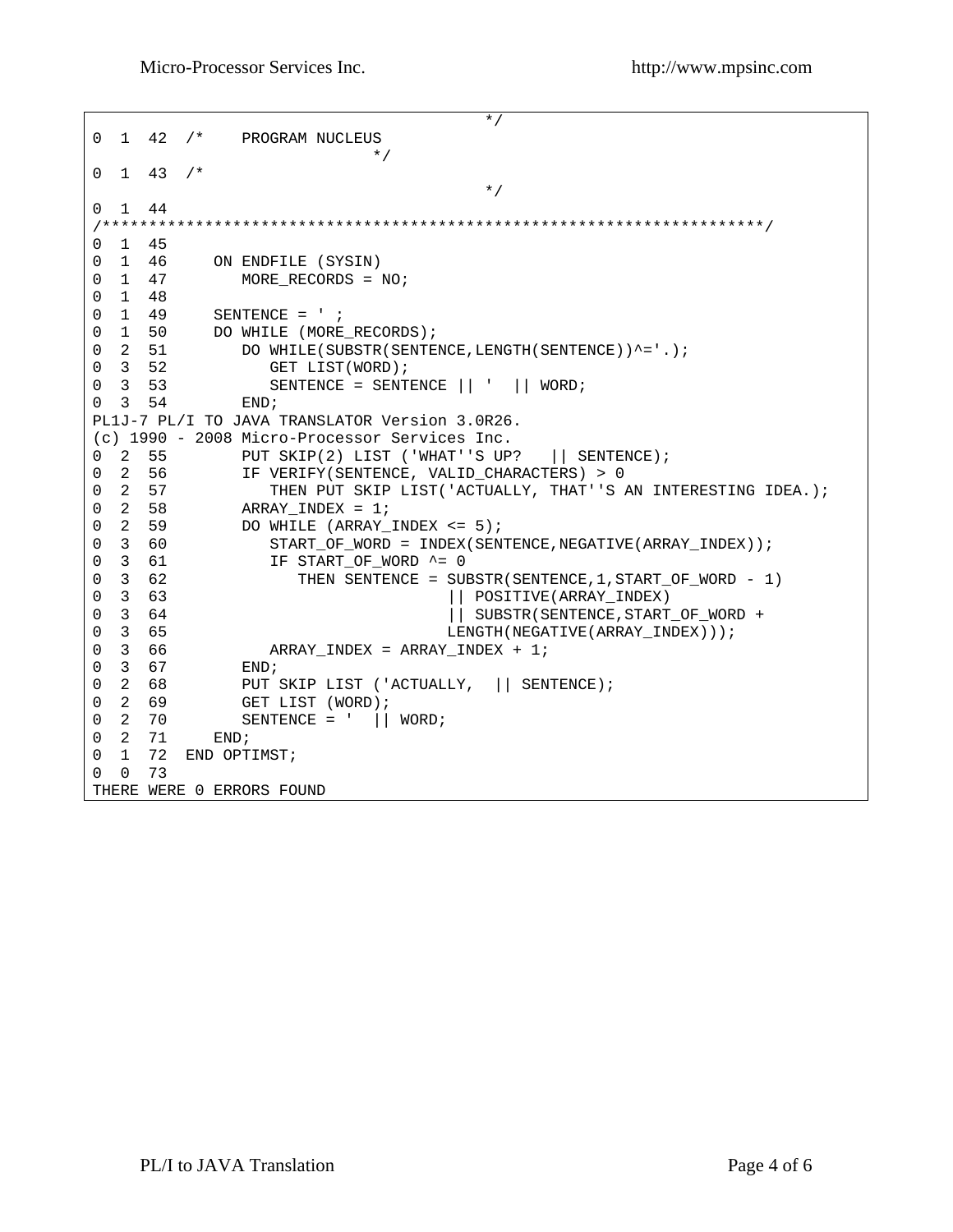PL/I to JAVA Translator, JAVA source code output

```
/* Module Name: C:\MPS\PL1C\TestData\test.pl1 */
/*Translated by PL1J-7 PL/I to JAVA Translator Ver 3.0R26.*/
/*(c) 1990-2008 Micro Processor Services Date:05/17/08 Time:18:01:10 */
/*
      Translator Option List (1=ON, 0=OFF):
ansii style declaration- 0 include format - 0 temp_drv_valid
                                                                       - 0include select -0 index increment -0 move nested function -1complete struct member - 1 comment trans stop- 0 error by pass - 0<br>indent # of spaces - 4 include file name -'' include file ext -'HH
                                                                      - 'HH'
character set \begin{array}{ccc} 48 & -0 & \text{pound character}(\#)-2 \\ \text{output select} & -1 & \text{when numeric} & -1 \end{array} not used
                                                                       -101\star /
import java.awt.*;
import java.lang.*;
import java.io.*;
public class test
\left\{ \right./* CHANGE A PESSIMIST TO OPTIMIST
                                                                      \star /
/ *
    PROGRAM NAME: OPTIMIST
                                                                       \star /
/ *
                             \star /
   DESCRIPTION: THIS PROGRAM DEMONSTRATES PL/I CHARACTER STRING */<br>DESCRIPTION: THIS PROGRAM DEMONSTRATES PL/I CHARACTER STRING */
/ *
/*
/*
                  A POSITIVE ONE.
           \star /
/ *
                             \star /
     INPUT: SYSTEM INPUT
/*
           \star /
/*
                             * /
/* OUTPUT: SYSTEM OUTPUT
         \star /
/ *
                             \star /
public static void main(string args[])
/* main */short array_index;
   boolean more records = 0x1;
   string negative[] = new string[5] { " NEVER", " NONE", " NOTHING", " NOT", "
NO''};
   boolean no = 0x0;
   string positive[] = new string[5] { " ALWAYS", " ALL", " SOMETHING", "", "
SOME "\} ;
   string sentence;
   short start of word;
   string valid_characters = "ABCDEFGHIJKLMNOPQRSTUVWXYZ. ";
   string word;
/ *
                             \star /
/* PROGRAM NUCLEUS
```